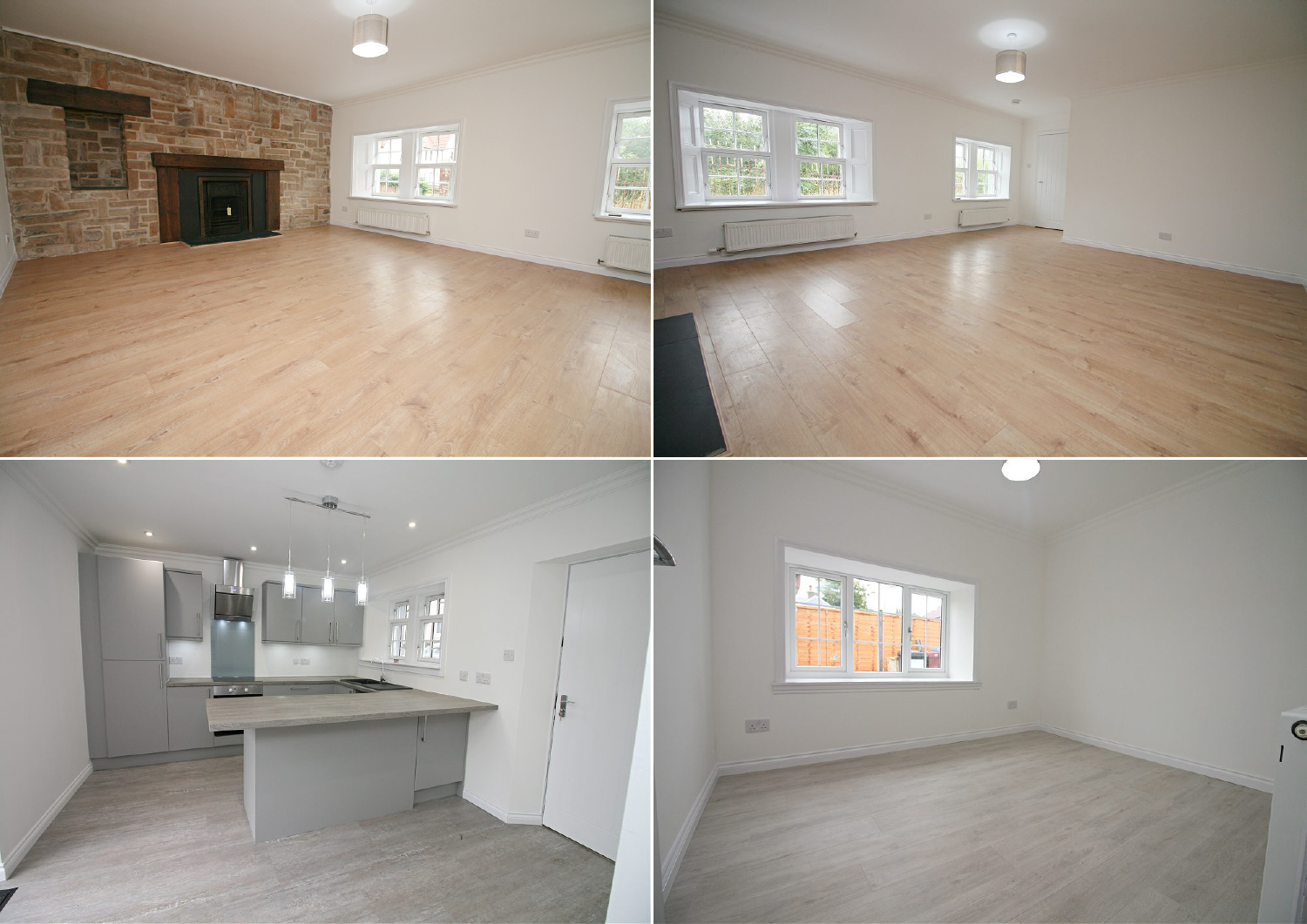

# **Carnwath**

Knoll Cottage School Lane Carnwath ML11 8JS

## **Independent Estates**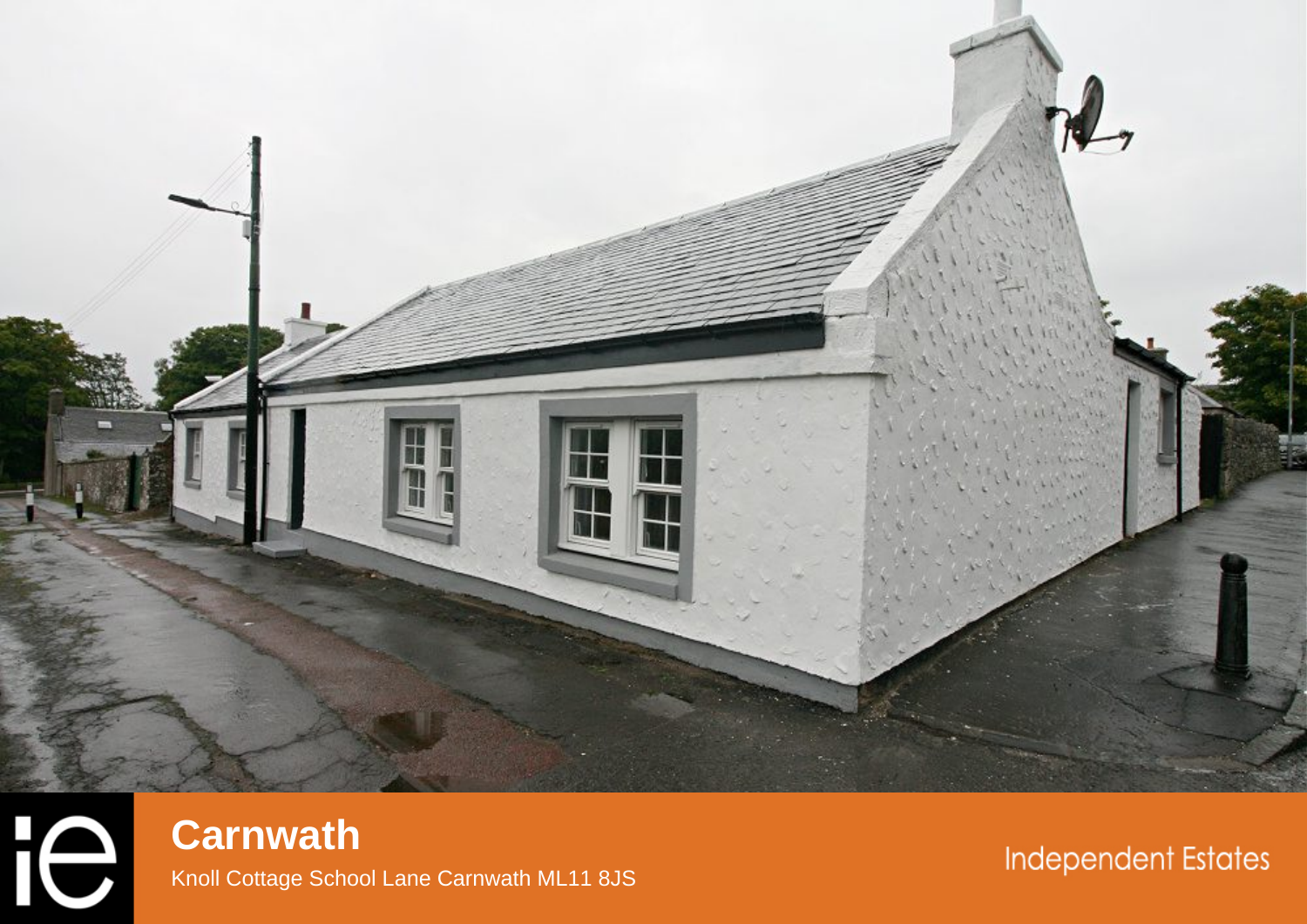#### **Directions**

On entering Carnwath from Lanark travel past Golf Course on your left and at traffic lights turn right onto Biggar Road. Take your first left onto Murray Terrace and the property is situated on your left at top of hill identified by our for sale board.

#### **Viewing**

Strictly by appointment via Independent Estates

### **Making an Offer**

Verbal offers are welcomed, however a formal written offer from a solicitor will be required upon request from Independent Estates. If you are offering at a closing date, please note that all offers must be formal written offers to be considered.

#### **Financial Evaluation of Offer**

All offers, prior to acceptance, will require the prospective buyer to provide Independent Estates with proof of the source and availability of the funds for the purchase of the property. This information will be passed onto the seller along with any offer.

#### **Rooms**

Entrance Hallway 4.20m x 1  $Lounge$   $4.76m \times 6$ Bedroom One 3.04m x 4 Bedroom Three 2.85m 3.3

| .82m  | Second Hallway         | $3.69m \times 1.12m$ |
|-------|------------------------|----------------------|
| ነ.51m | Kitchen                | 3.69m x 4.09m        |
| l.84m | <b>Bedroom Two</b>     | 3.68m x 3.55m        |
| 32m   | <b>Family Bathroom</b> | 2.85m x 1.94m        |



#### **Offices**

Disclaimer: These property details are set out as a general outline only and do not constitute any part of an Offer or Contract. Any services, equipment, fittings or central heating systems have not been tested and no warranty is given or implied that these are in working order. Buyers are advised to obtain verification from their solicitor or surveyor. Fixtures, fittings and other items are not included unless specifically described. All measurements, distances and areas are approximate and for quidance only. Room measurements are taken to the nearest 10cm and prospective buyers are advised to check these for any particular purpose, e.g. Fitted carpets and furniture. This material is protected by the laws of copyright. The owner of the copyright is Independent Estates. This property sheet forms part of our database and is protected by the database rights and copyright laws. No unauthorised copying or distribution without permission.

55 High Street, Carluke, Lanarkshire ML8 4AJ Telephone 01555 759777 email carluke@independentestates.com 97 Main Street, Wishaw, Lanarkshire ML2 7AU Telephone 01698 373737 email wishaw@independentestates.com